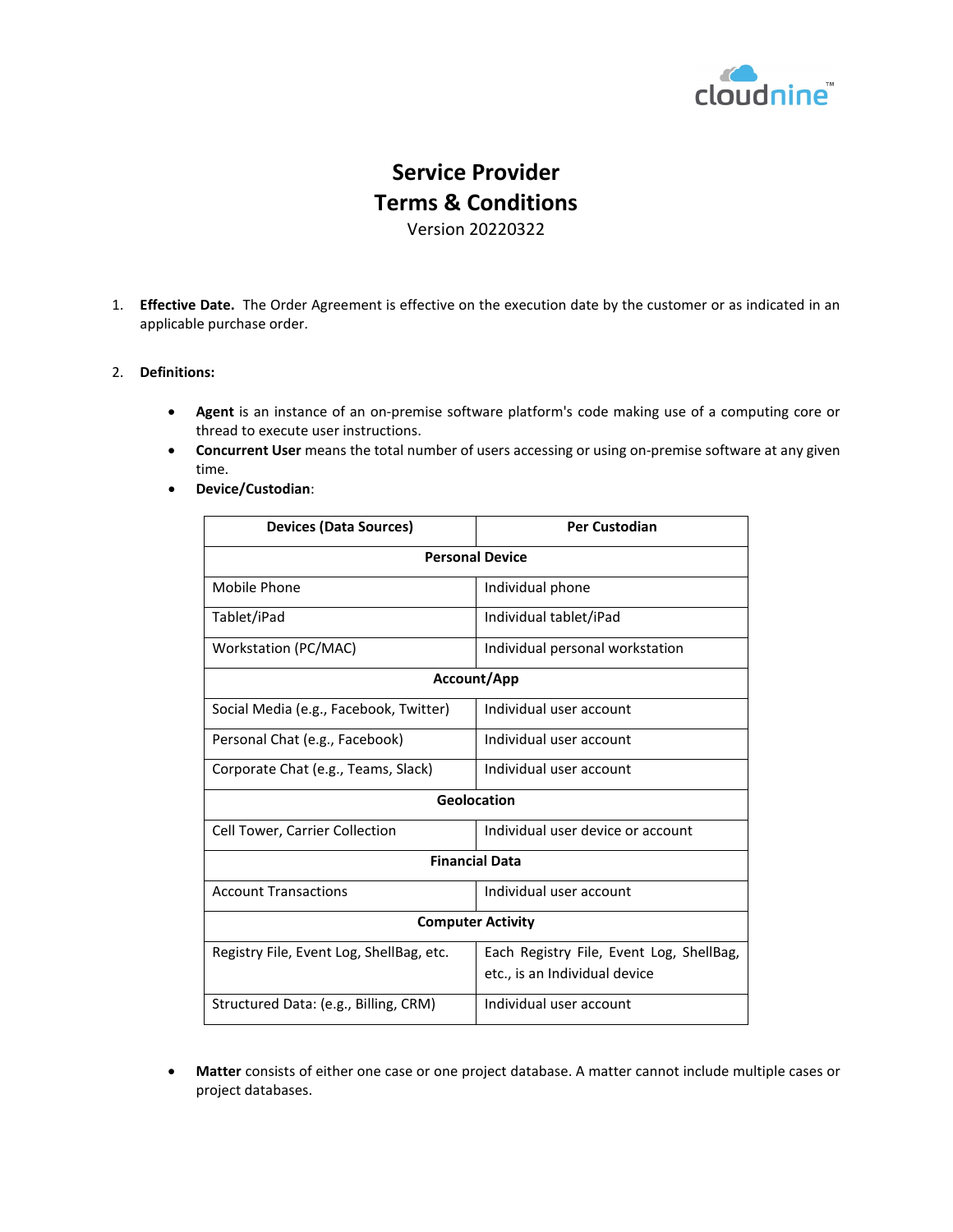

- **Named User** ("User") includes any person with credentials to CloudNine SaaS platforms for any period within the licensed term.
- **Professional Services** refer to services not included in Basic Services and are billed at the Professional Services rate.
- **Supported Data** all supported data types can be found on the platform knowledge base.
- **Training** all training is available virtually.
- 3. **User Minimums:**
	- Matter-based pricing requires a minimum of two (2) Named User licenses per matter.
- 4. **Machine Language Translation** is dependent on the quality and readability of the source text. Translation accuracy varies as a result.
- 5. **SaaS Basic Services** include virtual training, project deletions, technical support, project coordination, data loading support, and production support. Any single task over two (2) hours performed by a CloudNine Team Member will be billed at the Professional Services rate below.
- 6. **On-Premise Maintenance & Support** means the delivery of Updates and technical support to be provided pursuant to the terms of this Agreement repairing or replacing Software that does not operate in accordance with its written specifications

## 7. **Payment Terms:**

- Annual Subscriptions:
	- i. invoiced annually upon execution of Order Agreement or receipt of Purchase Order.
	- ii. Additional Named Users can be added at any time to an Annual Subscription. You will be invoiced for the remainder of the current term upfront for each additional Named User.
	- iii. Named Users cannot be reduced during the contract term.
- Month-to-Month Subscriptions:
	- i. invoiced monthly upon execution of Order Agreement or receipt of Purchase Order.
	- ii. Month-to-Month Named User rates are not prorated.
- All Subscription fees are due immediately.
- 8. **Renewal:** This Agreement shall be automatically renewed at the end of the current term for successive terms unless either party gives written notice of its intention not to renew thirty (30) days before the expiration of the current term. An adjustment to the current pricing rate may apply upon renewal.
- 9. **Termination.** During the Term, the Agreement may not be terminated except as follows:
	- If the Customer fails to pay any invoice in full within 30 days CloudNine will terminate.
	- Except for Customer failures to make payments, as invoiced, either party may terminate this Agreement on notice if the other party has defaulted in the performance of its obligations under this Agreement upon forty-five (45) days written notice, provided, however, that the party in breach will have forty-five (45) days from the receipt of notice of termination to correct the default.